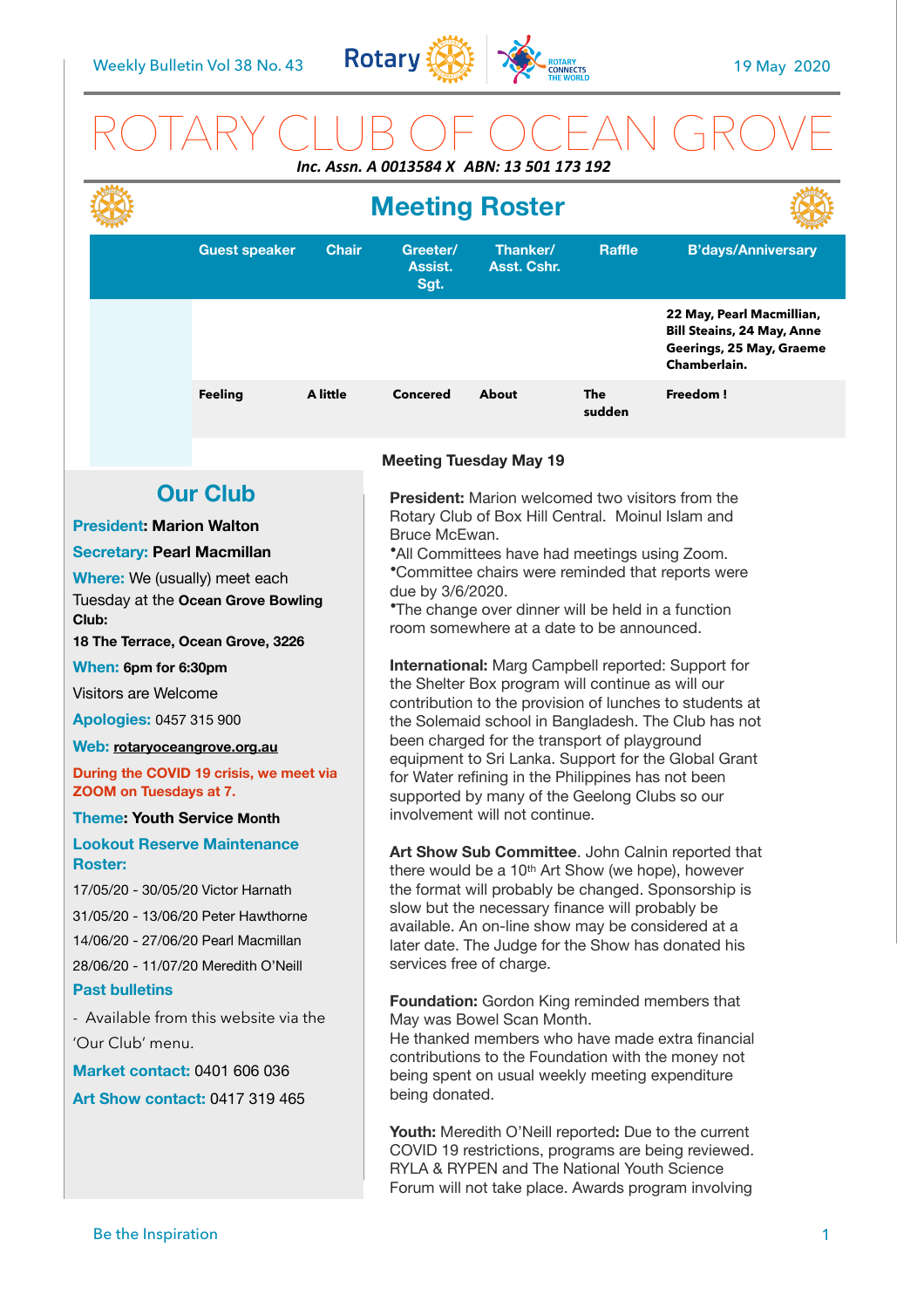## Members: Coming Events:

#### Saying of the week ….

Never, under any circumstances, take a sleeping pill and a laxative on the same night.

…………………………………………………

Humour ….

Husband brings the child home from kindergarten and asks his wife, "He's been crying the whole way home. Isn't he sick or something?" "No, replies the wife, he was just trying to tell you he isn't our son."

…………………………………………………

## Links ……

[Rotary International](https://www.rotary.org): [www.rotary.org](http://www.rotary.org)

[Rotary District 9780](http://rotary9780.org): [www.rotary9780.org](http://www.rotary9780.org)

[Footy Tipping](http://www.footytips.com.au) [www.footytips.com.au](http://www.footytips.com.au)

#### Please remember:

- APOLOGIES ARE NECESSARY! IF YOU ARE UNABLE TO ATTEND A MEETING. THOSE WHO DO NOT CONFORM WILL BE SENT A BILL, AS THE CLUB HAS TO PAY IF NO APOLOGY IS REGISTERED.
- Members are reminded if you have any used stamps, could you please pass them on to Martin Geerings.

the Primary schools will continue.

**Community:** Noel Emselle reported that the flagpoles for the Lookout Reserve will be installed soon. The water feature installation was being discussed (again) at a meeting of Barwon Coast tonight. A further project will be presented next week.

**International**: Gordon King reminded members the May is Bowel Scan month. He thanked those members who have contributed financially to the Foundation.

**Footy Tipping:** This week was the last round for the phantom tipping for members?

The overall winner was Marion Walton with 39 points closely followed by Judy Greer 38points. Gil Morgan won the wooden spoon. The competition was fun. Thanks to Janet for her organization. The regular competition will continue using ESPN from June 11th.

**Guest Speaker**: Moinul Islam and Bruce McEwan, both members of Rotary International. The program "Operation Cleft" is run in Bangladesh and supported by RI Box Hill Central. The need for this life changing work was realized by Bruce who observed the need during a trip to Bangladesh many years ago. Moinul is the Goodwill Ambassador for the "Operation Cleft" Foundation in Australia. The current slogan is 'Gift a Smile for Life' Moinul is currently living in Australia he works for the COGG. He is very well qualified and has a great deal of experience working in this area. He joined the program in 2015 and became a Rotarian in 2019. Cleft lip and Palate is the 4th most common birth deformity in the world. There have been 16,000 + operations to improve or correct the condition in

Bangladesh since the commencement of the program approximately 16 years ago. The talk was illustrated with before and after surgery slides and the 'gift of a smile' in each case was very evident.

The main aim of the program is to provide access to corrective surgery for each child and for some adults who are affected. The cost of the surgery is \$300 per child in Bangladesh and there is very little Government support, so the assistance from RI Box Hill Central is essential. Problems associated with the condition are profound for the whole family including nutritional deficit, shame, sadness, depression and divorce. The stigma associated with the condition affects life progress and if appearances can be improved then life altering changes for the whole family is worthwhile. Interplast supports training for surgeons and a partnership with a German organization has resulted in highly skilled adept people. This is obvious from the pictures shown by Moinul.

**Thank you: A George.**